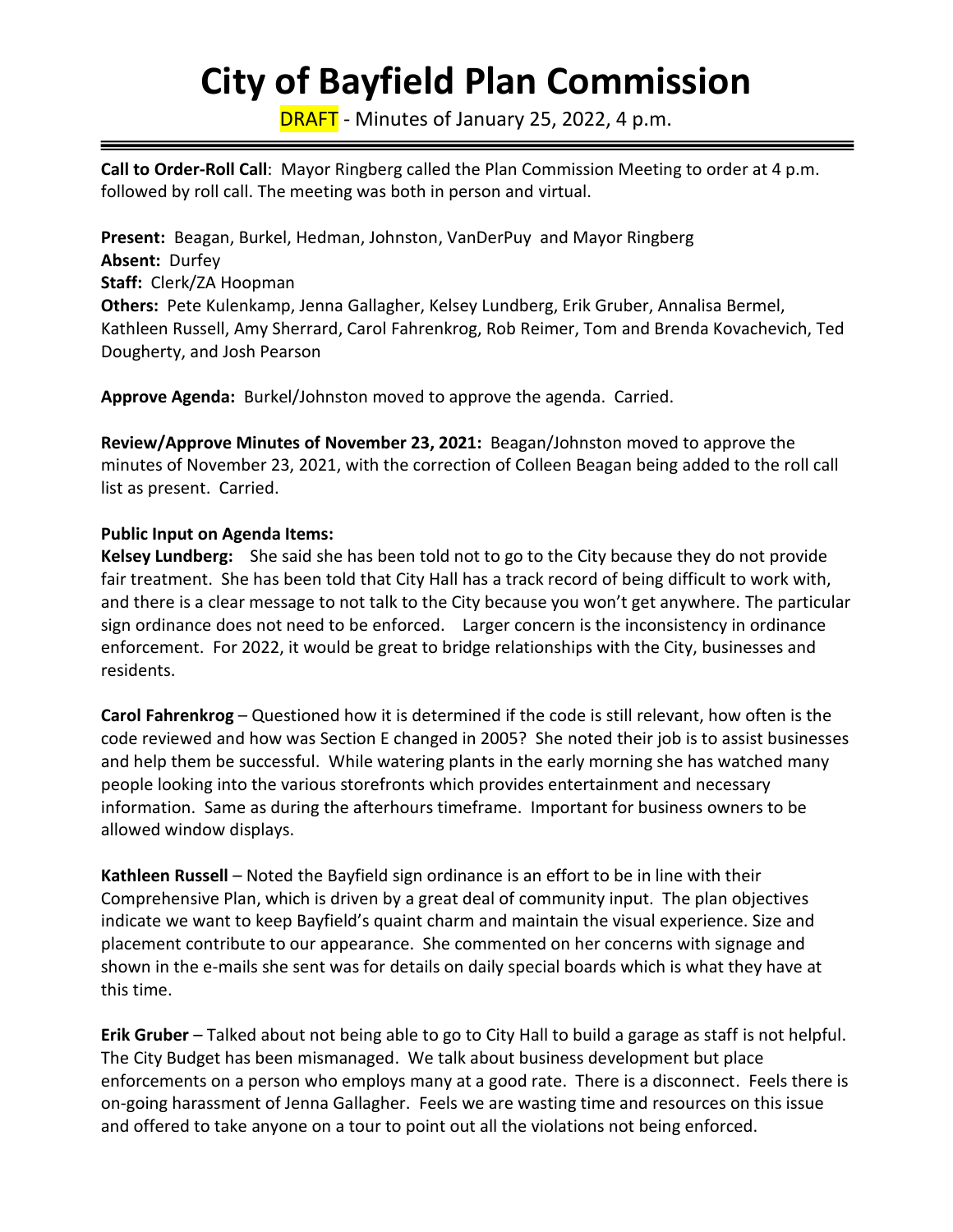**Amy Sherard** – Called in to say we should be respecting the ordinances and following them until they are changed. She noted as a business owner they have applied for various things and have been told no, but that's the system. The ordinance should be respected and followed.

**Pete Kulenkamp** – Started by saying their signs should be considered merchandise. He questioned other businesses who are not following the rules and asked how is this not selective enforcement or only done by a complaint-based method? Currently most of the street is violating 25% of the window areas. The previous owner also had these same signage issues. Why does our building need to be called out when others are not? He mentioned the paper construction covering at the former Fat Radish Bldg., or the T-shirts at Up North.

**Annalisa Bermel** – Introduced herself as the Co-Owner of Windseeker Rentals, which includes the building in question today. Maybe we need to re-write the script? She said the current ordinance talks about displaying merchandise and argued their signs are merchandise. It's a merchandise display for a real estate business. She hopes the City embraces the creative energy and comes together to re-write the code in a more meaningful way that encompasses modern day developer desires.

## **Agenda Item(s):**

#### 1. **Show Window Signage: Review City Code, Enforcement and Complaint**

The Commission was provided with copies of the e-mail exchanges between ZA Hoopman, Jenna Galegher of Windseeker Realty and Kathleen Russell, Apostle Islands Realty. In each ZA Hoopman, communicated the City's Ordinance regarding Show Window Signage and sought compliance from Windseeker Realty due to the signs on her storefront being over 25% and are directly illuminated which are both against the City's Code. Clarification of the code was provided to the Apostle Island Realty.

Hoopman brought the information to the Commission for review for two purposes.

- **A.** To get the Plan Commission to determine if Hoopman errored in her enforcement, or interpretation of the code
	- a. If they felt her interpretation and enforcement was correct, to understand the next step is the penalty phase.
	- b. Determine next steps if it was in error.
- **B.** To understand there has been a threat of harassment, and it could go further legally speaking.

Hoopman provided a brief history of the City's sign ordinance which was last amended and adopted in July 2020. She argued the comments received tonight were in error and there were not as many signs in non-compliance that was stated, enforcement does occur, and ordinance reviews and changes cause there to be some disparities in what was previously approved that wouldn't be today. She also mentioned the numerous times the ordinance was changed to allow additional signage, like painted windows, daily special boards, non-profit event signage, and open banners. She continued to comment on her open-door policy and that staff is incredibly helpful. If you have questions, please ask. Hoopman continued to say she does not not enjoy this part of her job and does not make the rules.

Kulenkamp asked the City to tell him how far back a false wall would have to be to get around the window signage issue. Hoopman indicated he would need legal advice for that, and our job today was to deal with the number of signs on the window and the fact they are lit.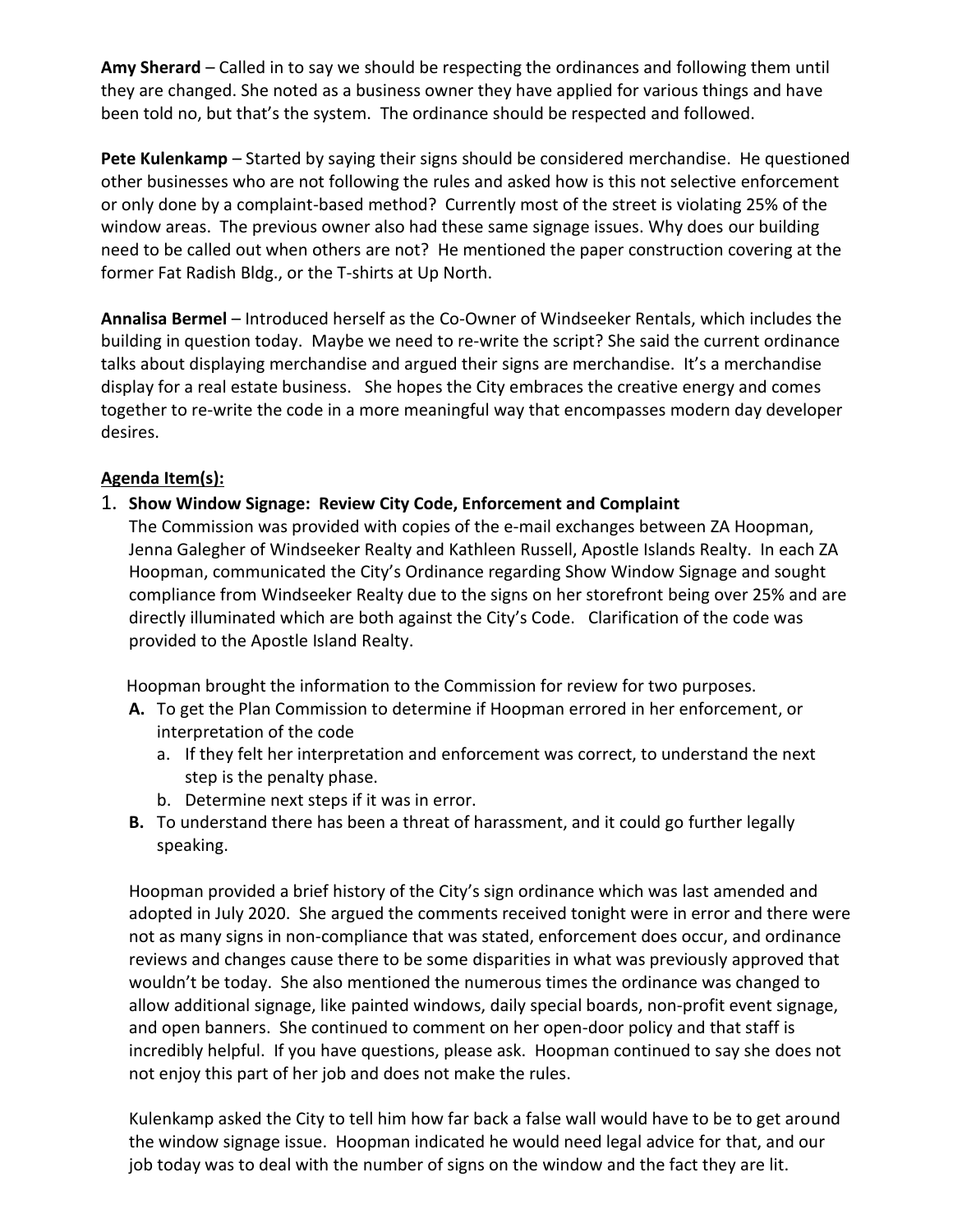Johnston said she believes Hoopman's assessment of the signage being over 25% and they should not be lit was correct. She further noted the tone of the e-mails received from Gallagher were rude and made her very uncomfortable. It was unnecessary.

Beagan noted the unprofessionalism in the e-mail from Gallagher and said this was disrespectful toward the City and Staff and the only way to work together is in a respectful manner. She noted we do have an ordinance, there may be some inconsistencies, but it is clear the signs cover more than 25% of the window and supports Hoopman's determination. Her main concern is with the illumination.

Burkel, how do we move on? Do we need to have someone look at this ordinance? Do we want to remove it from the books? Do we need an attorney's position?

Hedman echoed Beagan's comments and noted the e-mails from Gallaher were offensive and poorly drafted. The signs are blocking the view but feels there is some ambiguity with the language, and we should talk to legal counsel. She believes the signage in question is merchandise. She asked about the illumination of the signs and it was confirmed they are back lit (directly illuminated).

VanDerPuy is happy with the points made by Hedman. Feels there is a compromise that could be found. Suggested there may be some actual personal feelings that are muddling up right now. Hoping to find a compromise. Hopes to revisit the ordinance and address some of the concerns later.

It was clarified that signage in the window is not an issue, it is the amount of them, and they are lit. The question on the table, is the sign display against the current ordinance? Johnston and Beagan agrees it violates City Ordinance. Hedman felt the code was ill written and is not clear.

Hedman/Burkel made a motion to refer the issue to legal counsel for further review; do nothing until we get an opinion on the ordinance due to ambiguity in the language. Passed by roll call vote as follows: Beagan-yes, Burkel–yes, Hedman–yes, Johnston no, VanDerPuy–yes, and Ringberg – yes.

#### 2. **Zoning Code - Review draft RFP/approve for posting**

Burkel/Headman made a motion to approve the RFP for posting with the understanding the dates need to be updated. Beagan expressed she would like the process to include a mechanism to be open and progressive in our thinking. Passed by roll call vote as follows: Burkel, Hedman, Johnston, VanDerPuy, Mayor Ringberg and Beagan – yes.

Hedman suggested we post the RFP on the Wisconsin Chapter of the American Planning Association's website and provided their contact information to Hoopman.

Hoopman noted she was stewing on the motion made in Agenda Item #1 and asked for clarification on how to deal with lit signage going forward. She noted that just today she called two businesses regarding lit "Open" signage. Discussion ensued about the previous motion made. The Commission reviewed Ordinance 500-54 G. and H. with regards to Indirect/Direct Illumination. They also viewed the City's night sky ordinance and read the various ordinance that applies.